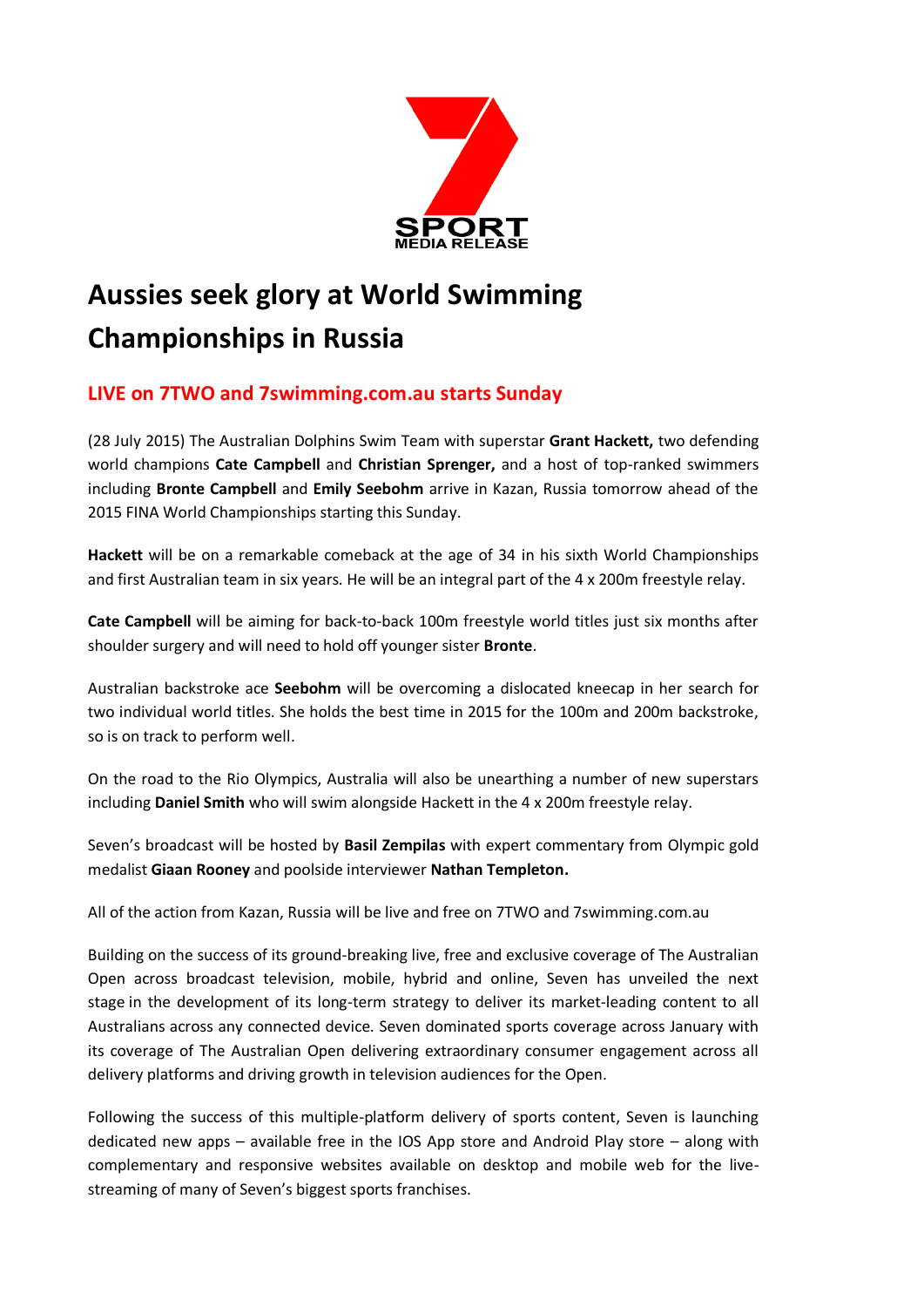Following on from Royal Ascot and Wimbledon, the next event slated for "40 Days of live and free sport on your mobile anywhere, anytime" is the Davis Cup in Darwin. Also included in "40 Days" are the FINA World Swimming Championships, and the major golf tournaments: The Australian Masters, The Australian Open and The Australian PGA Championships.

Seven has launched 7horseracing.com.au and 7tennis.com.au, with 7swimming.com.au and 7golf.com.au to come, complementing Seven's major online sports presence with 7sport.com.au.

Seven is building its digital television platform beyond broadcast television with a significant streaming presence and is well-advanced in the further delivery of its video and digital content across an array of delivery platforms, including HbbTV (Hybrid TV) to further strengthen its broadcast television business and extend to one-on-one connected communications with mass audiences.

## **TV Broadcast times:**

#### **Sunday August 2 – Monday August 10**

#### **FINA World Swimming Championships**

Heats each day - 4.30pm AEST LIVE on 7TWO

Finals each day - 12.30am AEST LIVE on 7TWO

Replays of finals each afternoon from 2pm AEST or 2.30pm AEST on 7TWO on weekdays and midday on weekends.

For the full event schedule go to:

#### <http://www.fina.org/H2O/docs/events/kazan2015/schedule.pdf>

#### **Seven delivers leadership in sports**

Seven is focused on delivering the biggest sports events to all Australians. Seven's long-term partnerships confirms the company's leadership in sports television with the network continuing to dramatically expand its coverage of major sports across its three digital broadcast television channels and accelerate coverage across online, IPTV, HbbTV (Hybrid TV), mobile and other emerging forms of content delivery.

Seven's commitment to an expanding presence in sports builds on the network's unprecedented new agreement with the International Olympic Committee encompassing the Games of the XXXI Olympiad in Rio de Janeiro in 2016, the XXIII Olympic Winter Games in PyeongChang in 2018 and the Games of the XXXII Olympiad in Tokyo in 2020. Seven will also broadcast the 2016 Winter Youth Olympic Games in Lillehammer and the 2018 Summer Youth Olympic Games in Buenos Aires. Underlining this new partnership is an option which, if exercised, extends the rights to include the XXIV Olympic Winter Games in 2022 and the XXXIII Olympic Games in 2024.

Seven is also the network of the Paralympic Games in Rio in 2016 and the Commonwealth Games on the Gold Coast in 2018. Seven is also the network of the first European Games in Baku, Azerbaijan.